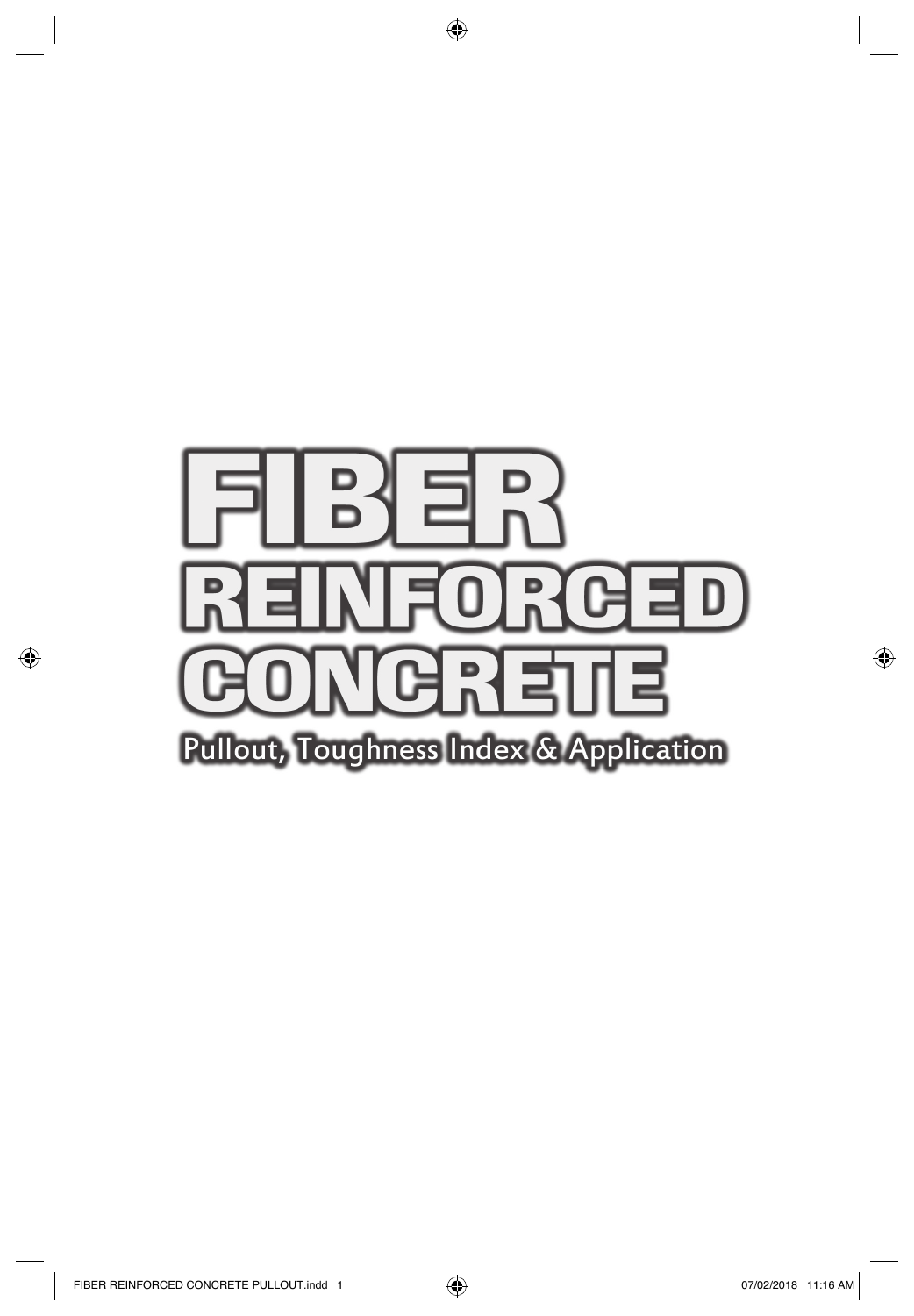

 $\bigoplus$ 





 $\bigoplus$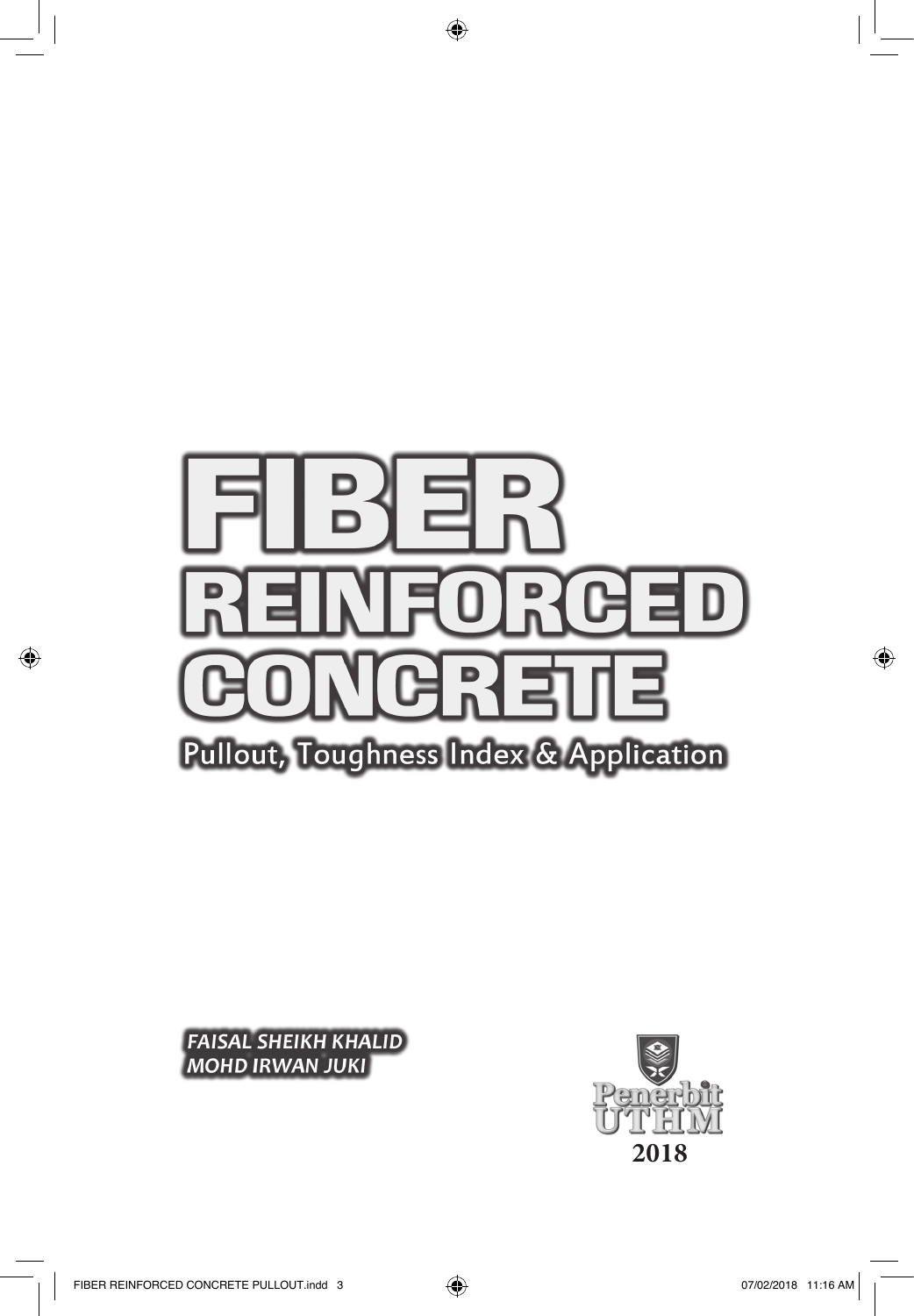## © Penerbit UTHM First Published 2018

Copyright reserved. Reproduction of any articles, illustrations and content of this book in any form be it electronic, mechanical photocopy, recording or any other form without any prior written permission from The Publisher's Office of Universiti Tun Hussein Onn Malaysia, Parit Raja, Batu Pahat, Johor is prohibited. Any negotiations are subjected to calculations of royalty and honorarium.

Perpustakaan Negara Malaysia Cataloguing—in—Publication Data

Faisal Sheikh Khalid

⊕

FIBRE REINFORCED CONCRETE Pullout, Toughness Index & Application / FAISAL SHEIKH KHALID, MOHD IRWAN JUKI. ISBN 978-967-2110-66-8 1. Fiber-reinforced concrete. 2.Concrete. 3. Government publications--Malaysia. I. Mohd Irwan Juki. I. Title. 624.15

> Published by: Penerbit UTHM Universiti Tun Hussein Onn Malaysia 86400 Parit Raja, Batu Pahat, Johor Tel: 07-453 8529 Fax: 07-453 6145

> Website: http://penerbit.uthm.edu.my E-mail: pt@uthm.edu.my http://e-bookstore.uthm.edu.my

Penerbit UTHM is a member of Majlis Penerbitan Ilmiah Malaysia (MAPIM)

Printed by: PERCETAKAN IMPIAN SDN. BHD. No. 10, Jalan Bukit 8, Kawasan Perindustrian Miel, Bandar Baru Seri Alam, 81750 Masai, Johor

⊕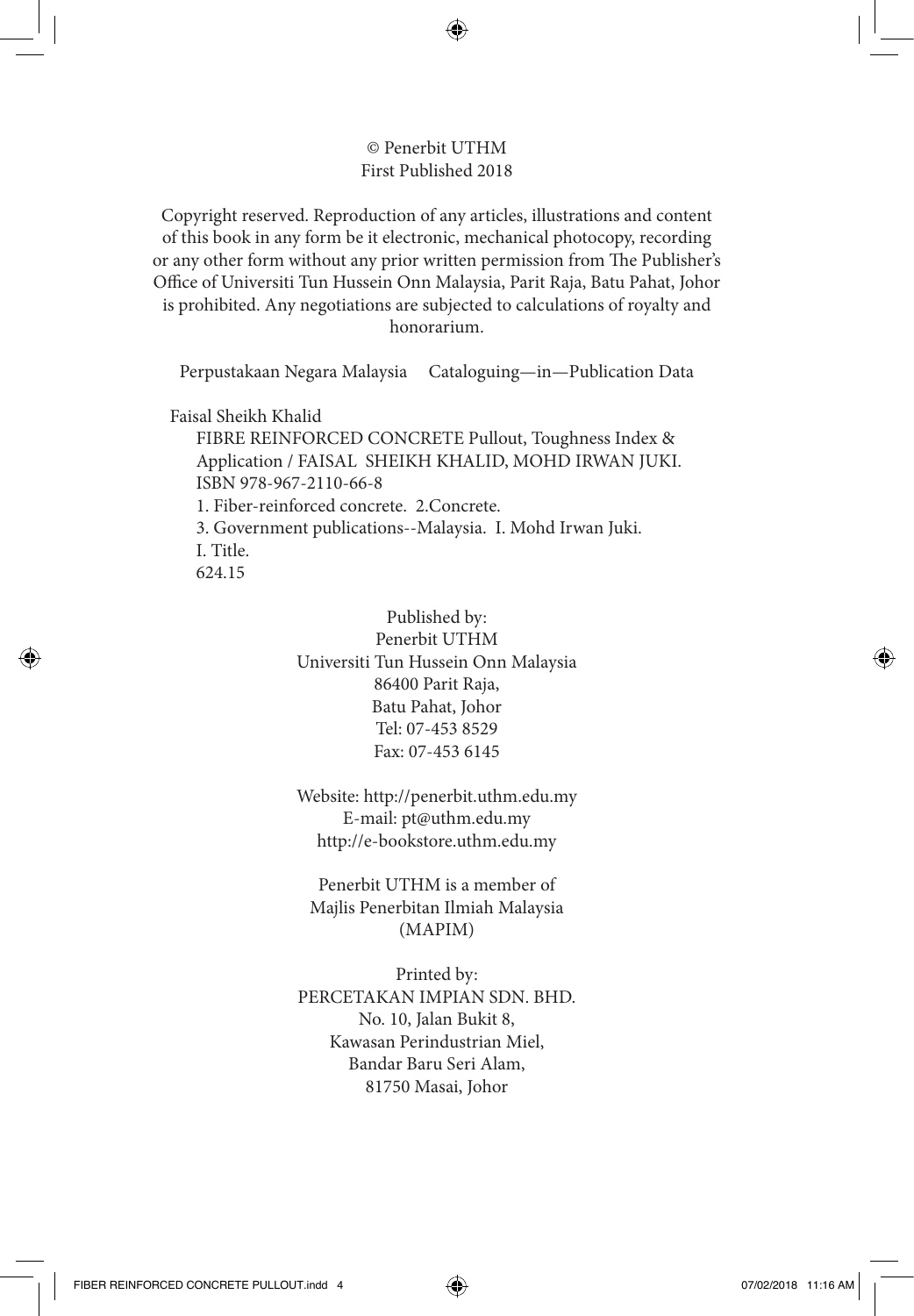## **Contents**

| Preface                            | ix                                      |                     |              |  |
|------------------------------------|-----------------------------------------|---------------------|--------------|--|
| Lists of Symbols and Abbreviations |                                         |                     |              |  |
|                                    | <b>CHAPTER I</b>                        | <b>INTRODUCTION</b> | $\mathbf{1}$ |  |
| 1.1                                |                                         | Concrete and Fiber  | $\mathbf{1}$ |  |
| 1.2                                | Definition of Fiber Concrete            | 1                   |              |  |
| 1.3                                | Fiber Technology                        | $\boldsymbol{2}$    |              |  |
| 1.4                                | <b>Fiber Geometries</b>                 | 3                   |              |  |
| 1.5                                | Fiber Materials and Physical Properties | $\overline{4}$      |              |  |
| 1.6                                | <b>Steel Fibers</b>                     | 5                   |              |  |
|                                    | 1.7 Glass Fibers                        | 6                   |              |  |
| 1.8                                | Synthetic Fibers                        |                     | 6            |  |
|                                    | 1.8.1                                   | Acrylic Fiber       | 6            |  |
|                                    |                                         | 1.8.2 Aramid Fiber  | 6            |  |
|                                    |                                         | 1.8.3 Carbon Fiber  | 7            |  |
|                                    | 1.8.4                                   | Nylon Fiber         | 7            |  |
|                                    | 1.8.5                                   | Polyester Fiber     | 8            |  |
|                                    | 1.8.6                                   | Polypropylene Fiber | 8            |  |
| 1.9                                | Natural Fiber                           |                     | 8            |  |
|                                    | 1.9.1                                   | Bamboo Fiber        | 9            |  |
|                                    |                                         | 1.9.2 Coconut Fiber | 9            |  |
|                                    | 1.9.3                                   | Jute Fiber          | 9            |  |
|                                    | 1.9.4                                   | Wood fiber          | 9            |  |
| 1.10                               | Summary                                 |                     | 10           |  |

 $\bigoplus$ 

 $\bigoplus$